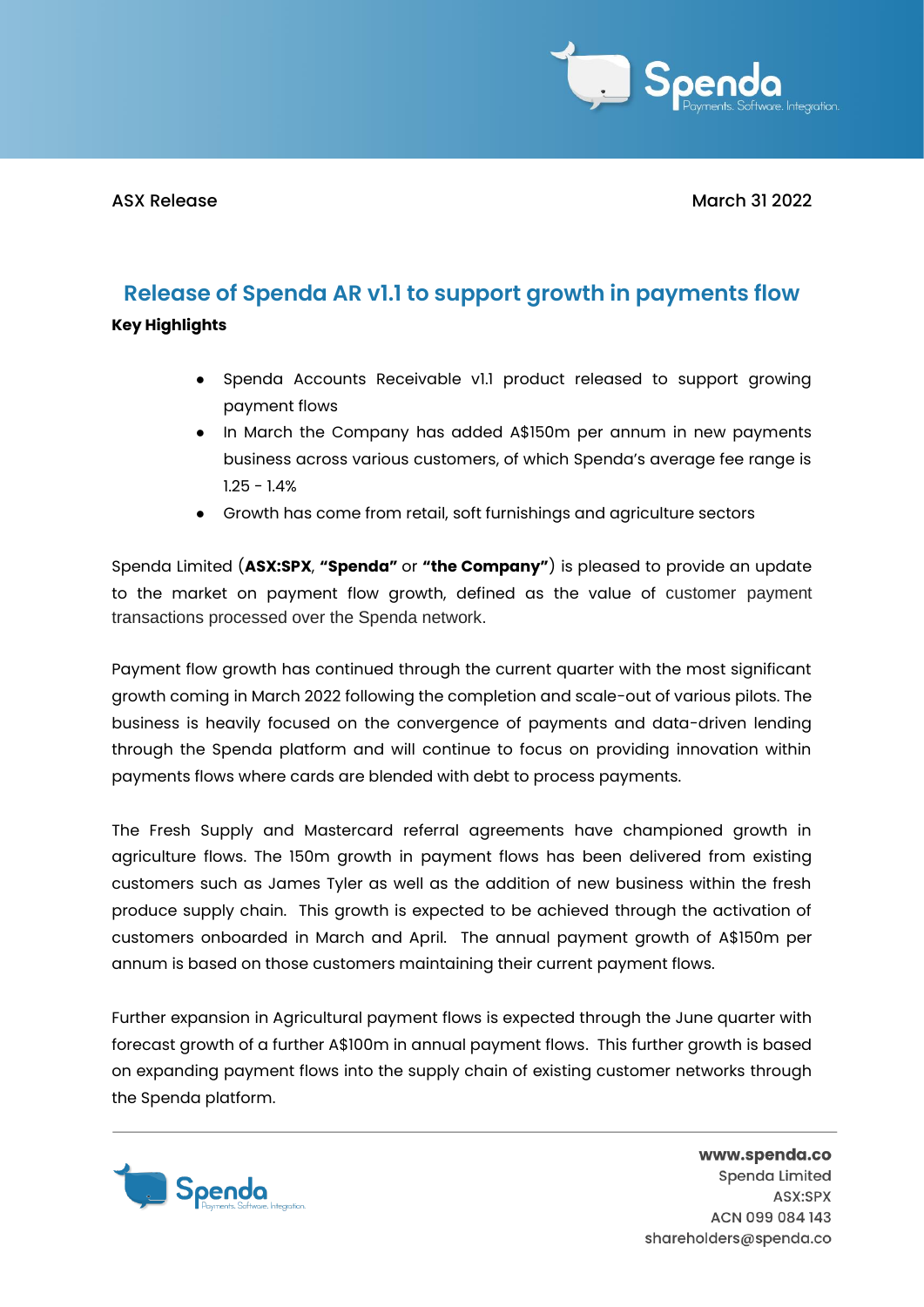

The business continues to be focused on delivering solutions that drive cashflow between buyers and sellers.

The release of Spenda AR version 1.1 delivers critical updates that improve performance, scalability and product flexibility. Specifically, this release incorporates the following updates:

- User experience enhancements to improve:
	- The visualisation of the accounts receivable sales ledger and customer's debt;
	- Management of debt collection jobs;
	- Sending of automated collections communications;
	- Making notes about collections and payment expectations;
	- Entering into payment arrangements with a customer;
	- Taking customer payments via bank transfer, card or through a BNPL facility;
	- Managing Credit Claims; and
	- Dynamically triggering finance drawdowns.
- Backend enhancements that improve:
	- Security on the transaction pipe;
	- Performance enhancements that improve transaction throughput per second;
	- End-to-end reporting for merchant funding payments; and
	- Merchant boarding.

Commenting on the release Managing Director Adrian Floate said, "we are working to create a 'new normal' in lending and payment services. This release takes us several steps closer to giving improved control of the buy / sell process to our customers enabling better on-demand lending and business-to-business data collaboration."

David Inderias, CEO at Fresh Supply Co commented, "We are seeing the strong partnership between the companies materialising. COVID, inflation, supply chain stressors, and now global conflict are creating increased capital requirements for businesses to go on



www.spenda.co Spenda Limited ASX:SPX ACN 099 084 143 shareholders@spenda.co